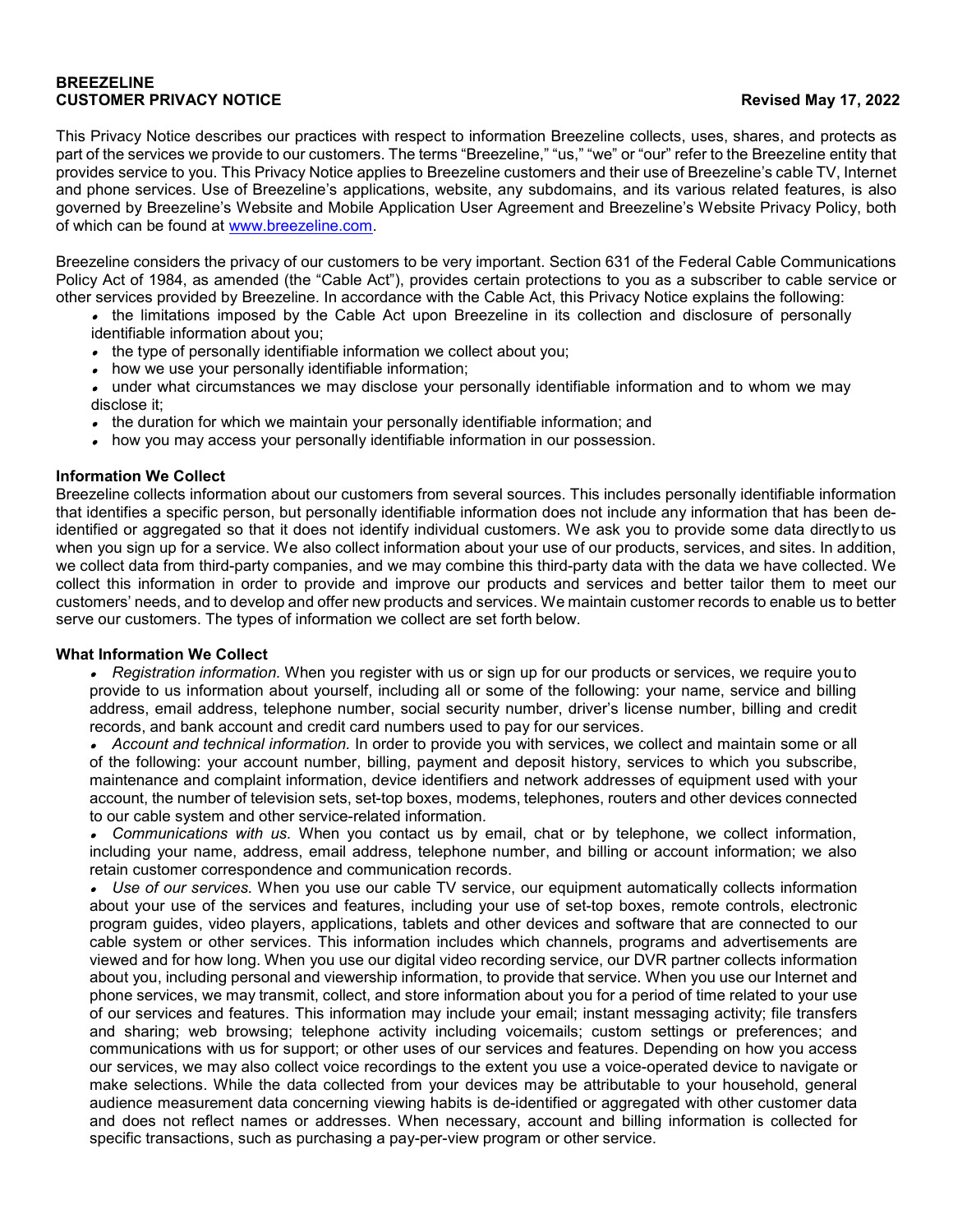• *Location data.* If the device you use to access our services supports location-based services, and you choose to enable sharing the device's location, we may collect your device's location for certain purposes. If you do not want us to collect your device's location, you can disable location services on your device using the device settings.

• *Data from other sources.* We may collect additional data, including demographic and billing or credit history, from other sources. We also use customer surveys, questionnaires, and interviews to gather information about your interests and use of our products and services.

### **How We Collect Data**

We may collect data using a number of different technologies. Some of this data you provide, such as when you sign up for our service, send us an email or use eCare to pay your bill. Some of this information we collect when you access our services, including from the equipment Breezeline provides to you as well as from equipment you may own that you use to access those services. For instance, if you subscribe to our cable TV service, our set-top boxes automatically collect information related to audience measurement. Similarly, if you watch TV online using your own computer, tablet, or smartphone, we may collect data about the type of browser or operating system you are using, your IP address, and other information.

# **How We Use Data**

We use the information we collect primarily to conduct business activities related to providing you with our cable service and other services and to help us detect theft of service. Below are specific ways in which we use customer information:

- to install, configure, operate, upgrade, support and maintain our cable service and other services;
- to provide billing, account maintenance, product and service repair and to provide customer service to you;

• to monitor and detect against fraud or abuse of our products and services and to protect against harm to us

or our subscribers; we also use this data to determine whether there are violations of any applicable policies and terms of service;

• to provide you with accurate and high-quality customer service, authenticate access to your account, and enable technical support;

•to properly deliver your services and protect the security of the system;

• to communicate with you, in response to your inquiries and customer service requests, to notify you about your account and subscription information, to inform you of software and security updates, and to create offers and contact you about other products or services that may be of interest to you; we may combine this data with third-party data to allow us to customize products and services to a particular geographic area;

• to serve you more efficiently, we retain certain business and service records, as well as customer correspondence and communication records;

- to market and advertise;
- to manage the network supporting our services;
- to measure credit and payment risks;

• to enhance and improve our offerings and their functionality, to provide you with personalized offers and features, and tailor our services to make them more useful and enjoyable for you;

• to personalize your settings on our products and services so that you don't have to change these settings each time you use them;

• to measure Internet service performance, including network and connection performance, device configuration, and other service related data; and

• to protect our rights, personnel, and property; and to comply with applicable law.

We may also use:

• viewership information to customize and personalize television service offerings. Viewership information may be used to determine which shows are most popular, how many people watch a program to its conclusion, and whether people are watching commercials. An analysis of this information helps improve our cable TV service and other services and make programming and advertising more relevant to our subscribers; it also allows us to distribute and deliver relevant programming and advertising to you without disclosing personally identifiable information about you to programmers or advertisers; and

• activity data associated with particular devices, such as set-top boxes, portable devices and other supported devices so that we know where to deliver the services and how to troubleshoot them. Activity data may be used to help us learn how popular certain programs are and how our customers as a whole generally prefer to view certain kinds of programming using cable video service, including whether they like to watch certain programs live, on demand, on mobile devices or online. This may require us to compare or combine activity data on our cable system with online activity data. We may also use activity data to determine whether promoting content and services in certain ways helps attract a larger audience and more customers. We may compare or combine information, such as activity data, we receive when you use cable TV services to view content or advertising with information about your use of content and advertising that we deliver on other platforms, such as DVR devices,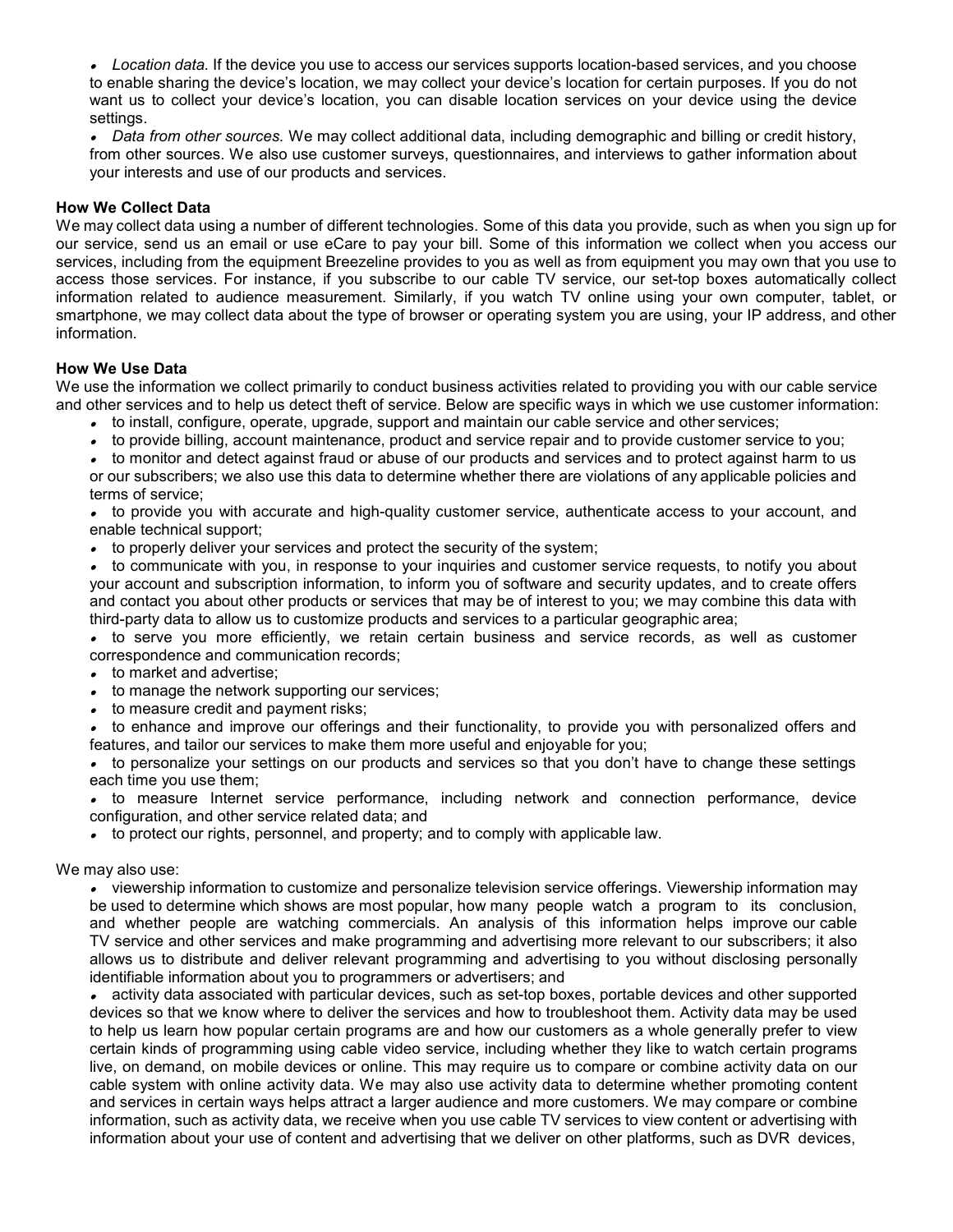websites and mobile applications. We do this to better understand how our customers access and use our products and services in all of the places that we offer them.

### **How We Share Data**

Except as described in this Privacy Notice, we do not share your personal data without your consent. We may share or disclose your information in the following ways:

• as necessary to render or conduct a legitimate business activity related to the services we provide to you, as described in this Privacy Notice;

• within the Breezeline family of companies, including with affiliates and subsidiaries or to others who work for us, we may also disclose information about you to outside auditors, professional advisors, service providers, vendors and regulators, or as part of a corporate transaction, such as a merger or sale of the business' assets;

• with third party service providers, vendors, and partners that help us with various business purposes, such as offering, marketing, providing, billing for, and maintaining or repairing our network, products and services;

• with other outside companies to deliver advertising campaigns and to conduct analytics, as described in this Privacy Notice;

• with law enforcement agencies and other parties as required by law or to respond to lawful requests; these disclosures may be made with or without the subscriber's consent, and with or without notice, in compliance with the terms of legal process, such as subpoenas, court orders or search warrants;

• in order to protect against fraud, abuse, or harm or to protect our interests; and

• in order to protect our customers, employees, or property, in emergency situations, to enforce our rights under our terms or service and policies in court or elsewhere, and as otherwise permitted by law.

When we allow third-party service providers to transmit, collect and store information on our behalf to provide features of our services or to perform services on our behalf, these third parties are not permitted to use your information except for the purpose of providing these features or services. The same applies when we provide information to third-party service providers working on our behalf, such as audience measurement or market research firms, or programmers.

In addition, we may share subscriber lists, activity data associated with particular devices, or certain de-identified or aggregate information with third-party service providers. This information may be combined with aggregated or nonaggregated demographic information (such as census data) and other audience attributes, such as purchasing data, demonstrated interests (such as a preference for sports programming), loyalty programs, organizational affiliations, advertiser customer lists and similar data to provide us with audience analysis data. Our third-party service providers may provide such de-identified or aggregate audience measurement data to others, including advertisers, so that they may better focus their advertising resources. We may also work with academic or research interest groups to analyze de-identified information we provide to them for specific purposes or projects. We, or third parties working on our behalf, may combine demographic and other generally available information or advertiser information with our subscriber lists. Aggregate reports are then generated to reflect how groups of customers with common characteristics, such as age and gender or a demonstrated interest in a particular product, use our services and respond to the programming and advertising that we distribute. We may use this information to improve and communicate with you about our own products and services and also to help us deliver relevant information and advertising on behalf of other companies and advertisers to certain subscriber groups who may be most interested in this information and advertising. When we do this, we do not share your personally identifiable information with these advertisers, unless you provide your express consent. We may also combine information about you from our business records with information obtained from third parties to create a database, which we use in marketing and other activities related to our cable service and other services.

The Cable Act authorizes Breezeline to disclose limited personally identifiable information to others for cable or non-cable "mailing list" or other purposes. Although we do not generally provide mailing lists to third parties, we may disclose your name and address for these purposes. However, you have the right to prohibit or limit this kind of disclosure by sending us a written request as described below. Any "mailing list" and related disclosures that we may make are limited by the Cable Act to disclosures of subscriber names and addresses where the disclosures do not reveal, directly or indirectly, (i) the extent of any viewing or other use by the subscriber of a cable service or other service provided by us; or (ii) the nature of any transaction made by the subscriber over the cable system.

In connection with phone service, such as Caller ID, 911/E911, and directory services, we may disclose your information as follows:

• We may transmit your name and/or telephone number to be displayed on a Caller ID device unless you have elected to block such information. Please note that Caller ID blocking may not prevent the display of your name and/or telephone number when you dial certain business or emergency numbers, 911, 900 numbers, or toll-free 800, 888, 877, 866, 855 or 844 numbers.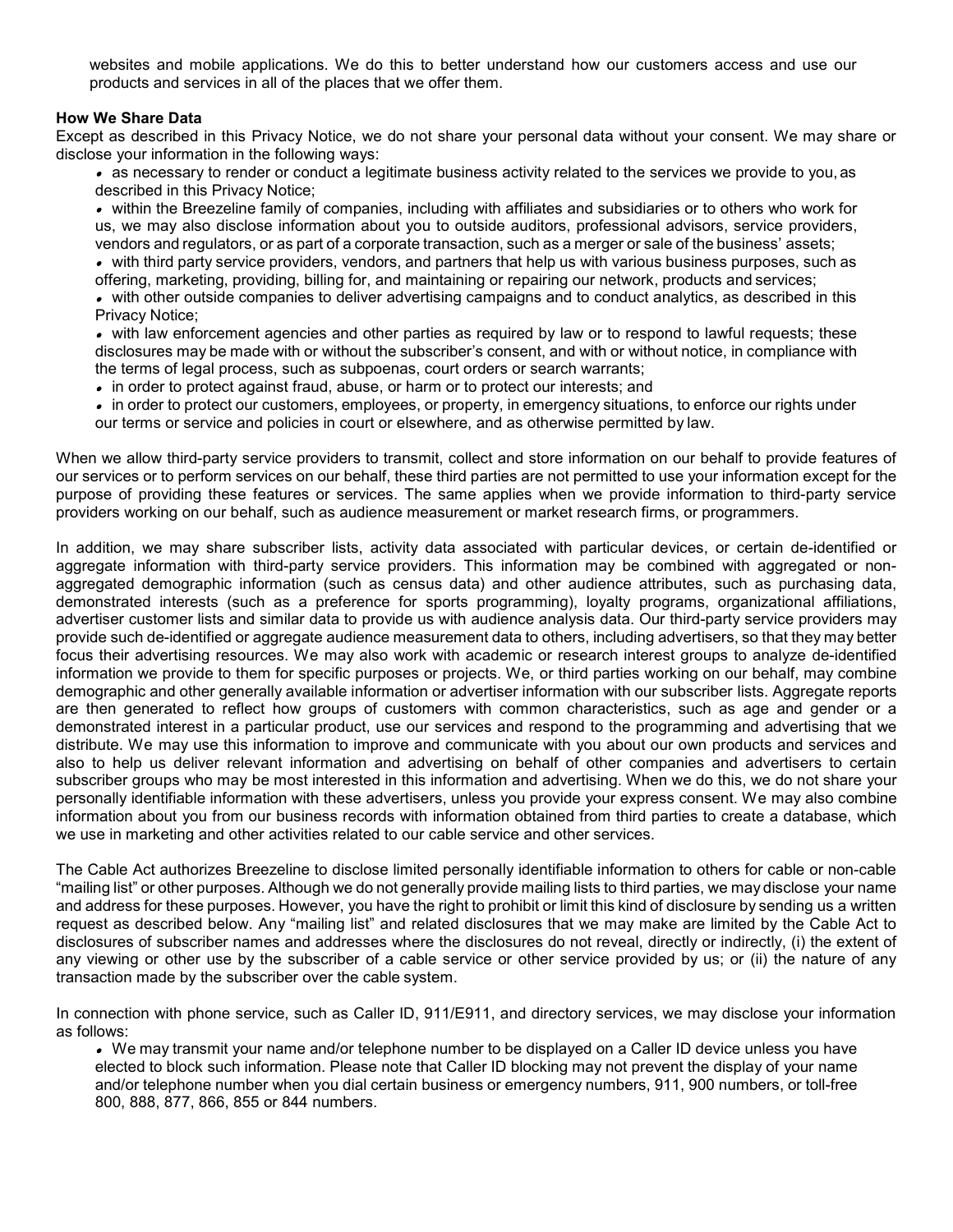• We may provide your name, address and telephone number to public safety authorities and their vendors for inclusion in E911 databases and records, inclusion in "reverse 911" systems, or to troubleshoot 911/E911 record errors.

• We may publish and distribute, or cause to be published and distributed, telephone directories in print or on the Internet. Those telephone directories may include subscriber names, addresses and telephone numbers, without restriction to their use.

• We may also make subscriber names, addresses and telephone numbers available, or cause such subscriber information to be made available, through directory assistance operators.

• We may provide subscribers' names, addresses and telephone numbers to unaffiliated directory publishers and directory assistance providers for their use in creating directories and offering directory assistance services.

We take reasonable precautions to ensure that non-published and unlisted numbers are not included in telephone directories or directory assistance services, but we cannot guarantee that errors will never occur.

The Cable Act also requires us to disclose personally identifiable information to a third-party or governmental entity in response to certain subpoenas, search warrants, court orders, or otherwise authorized by law. In some cases the government may be required to obtain a court order to obtain certain information about your account and provide you notice and an opportunity to appear and contest the government's claims.

### **How We Protect Your Data**

We endeavor to follow industry-standard practices to prevent unauthorized access to personally identifiable information. However, we cannot guarantee that these practices will prevent every unauthorized attempt to access, use or disclose personally identifiable information.

### **Protecting Children's Privacy**

Our websites, products, and services are not directed to children under 13. We do not knowingly collect personally identifiable information about children under 18 unless expressly specified.

#### **Third-Party Products & Services**

Our products and services may enable you to access other websites, services, mobile applications, virtual and voiceactivated assistances, home automation, or other third-party products or services. Our websites, products, or services may even contain direct links to or permit you to access other websites and services that are not offered or maintained by Breezeline. The privacy policies of those third parties apply to your access and use of those websites, products and services and to the information they collect about you. We encourage you to be aware when you leave our service, or surf the Internet, and to read the privacy statements of the websites and services that you visit.

### **How Long We Retain Personally Identifiable Information**

Breezeline maintains personally identifiable information about you in our regular business records while you are a subscriber to our cable service or other services. We also maintain this information for a period of time after you are no longer a subscriber if the information is necessary for the purposes for which it was collected or to satisfy legal requirements. These purposes typically include business, legal or tax purposes.

### **Accessing Personal Information**

You may see the information that we collect about you. You can access and update some of the personal information we collect about you through your account with us by logging into your account with your username and password. You may also schedule an appointment at your local business office to see your personally identifiable information. Please send us a written request at the address below or to the business office address listed on your monthly bill, and we will make an appointment for you to come in during our regular business hours. Subscribers to our phone services should be aware that we generally do not provide them with records of any inbound or outbound calls or other records that we don't maintain in the ordinary course of business or which are available only from our archives, without valid legal process such as a court order. If your review reveals an error in our records, we will correct it, to the extent within our control (for example, we cannot control information in telephone directories).

### **CPNI**

Federal law and FCC rules provide additional protections for "Customer Proprietary Network Information" or CPNI, which includes the quantity, technical configuration, type, destination, location, and information regarding the use of your telecommunications services, such as your telephone service. CPNI does not include your name, address, and telephone number. Under federal law, we may use CPNI in connection with the provision of the telecommunications service from which the information is derived; to bill and collect for telephone service; to protect users or other carriers or service providers from fraudulent, abusive or unlawful use of, or subscription to, such services; to provide maintenance or repair services; to protect our rights or property; as expressly authorized by the customer; or as otherwise permitted by law and regulation.